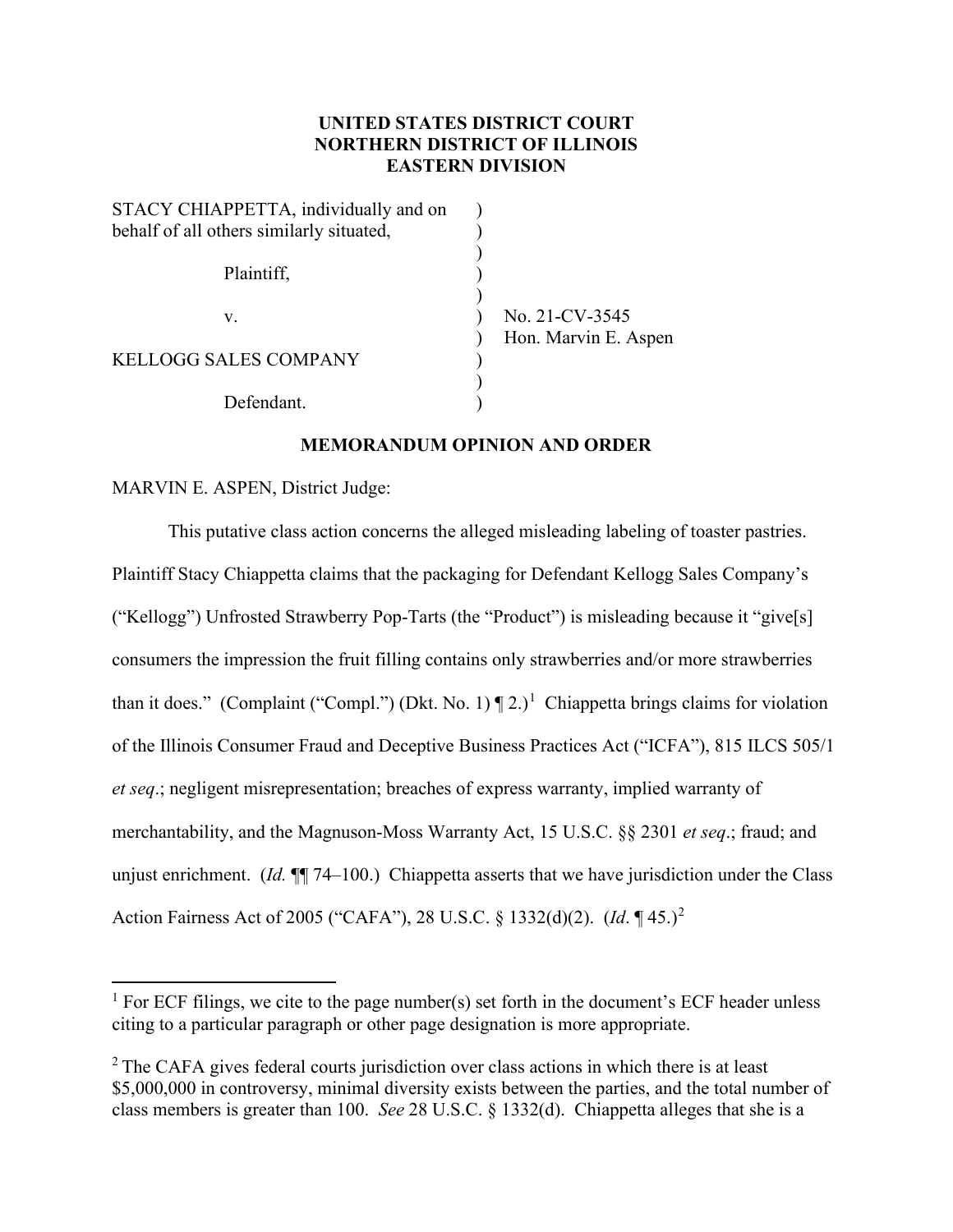Kellogg has moved to dismiss Chiappetta's claims under Federal Rule of Civil Procedure 12(b)(6) for failure to state a claim upon which relief can be granted. (Motion to Dismiss Plaintiff's Class Action Complaint ("Motion") (Dkt. No. 10) at 1.) Kellogg has also moved to dismiss Chiappetta's request for injunctive under Federal Rule of Civil Procedure 12(b)(1) for lack of standing. (*Id*.) For the reasons set forth below, we grant Kellogg's Motion.

### **BACKGROUND**

We have taken the following facts from the Complaint and deem them to be true for the purposes of this Motion. *See Bell v. City of Chicago*, 835 F.3d 736, 738 (7th Cir. 2016); *see also Tamayo v. Blagojevich*, 526 F.3d 1074, 1081 (7th Cir. 2008).

Chiappetta purchased the Product "on one or more occasions . . . at stores including but not necessarily limited to" a Jewel Osco store in Chicago Heights, Illinois, "in or around March 2021." (Compl. ¶ 58.) The Product was "sold at a premium price, approximately no less than \$5.49 for 12 Pop-Tarts (20.3 OZ), excluding tax." (*Id*. ¶ 44.)

A front view of the Product's packaging is found below:

citizen of Illinois and that Kellogg is a Delaware corporation with its principal place of business in Michigan, which satisfies the minimum diversity requirement. (*See* Compl. ¶¶ 46, 47.) Chiappetta defines the class as "all purchasers of the Product who reside in Illinois during the applicable statutes of limitations." (*Id*. ¶ 65.) It is reasonable to infer that this class includes more than 100 people based on the alleged sale price of the Product (\$5.49 for 12 Pop-Tarts) and Kellogg's alleged annual sales of the Product within Illinois (more than \$5 million). (*See id*. ¶¶ 44, 49.) Chiappetta does not explain how Kellogg's sales translate to damages, alleging only that she paid more for the Product than it was worth. (*See id*. ¶ 63.) However, she is not required to identify the premium that she and others paid at this stage. *See Tropp v. Prairie Farms Dairy, Inc.*, 20-cv-1035-jdp, 2021 WL 5416639, at \*2 (W.D. Wis. Nov. 19, 2021). And Kellogg has not contested that there is at least \$5,000,000 in controversy. (*See generally*  Memorandum of Law in Support of Kellogg Sales Company's Motion to Dismiss Plaintiff's Class Action Complaint ("Memo") (Dkt. No. 11); Reply in Support of Kellogg Sales Company's Motion to Dismiss Plaintiff's Class Action Complaint ("Reply") (Dkt. No. 15).) Therefore, we conclude for the purposes of this Motion that Chiappetta has properly alleged our subject matter jurisdiction. *See Gubala v. CVS Pharmacy, Inc.*, No. 14 C 9039, 2016 WL 1019794, at \*2 n.6 (N.D. Ill. Mar. 15, 2016).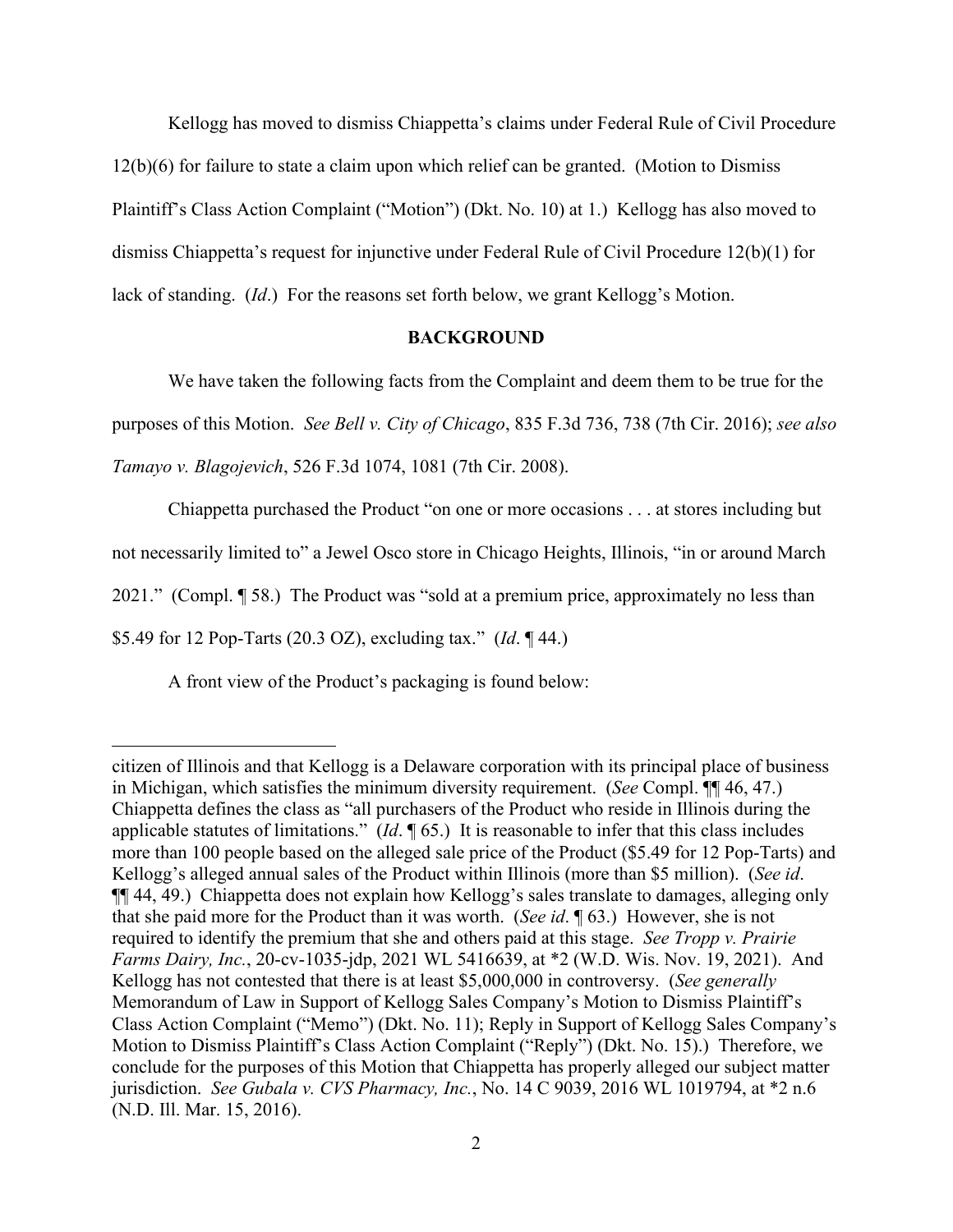

(*Id*. ¶ 1.) Chiappetta claims that the Product packaging misled her and other consumers into believing that the Product's fruit filling contained "only strawberries and/or more strawberries than it does" because it bears the word "Strawberry," and it depicts half of a fresh strawberry and red fruit filling. (*Id*. ¶ 2.) In reality, though, the Product's fruit filling contains more than just strawberries; it also contains dried pears, dried apples, and a food dye known as "red 40," among other ingredients. (*Id*. ¶ 26.)

Strawberries confer certain health benefits. (*Id*. ¶¶ 11–17.) For example, they are an "excellent source of vitamin C," and they have "uniquely high levels of antioxidants known as polyphenols." (*Id*. ¶¶ 12, 14 (internal quotation marks and citations omitted).) However, the "Product is unable to confer any of the[se] health-related benefits because it has less strawberries than it purports to" have. (*Id*. ¶ 23.) Additionally, the red 40 food dye used to color the Product's filling "is connected with learning disorders and hyperactivity in children." (*Id*. ¶ 39.)

Chiappetta contends that but for Kellogg's "misrepresentations and omissions," she either would not have bought the Product or would have paid less for it. (*Id*. ¶¶ 62, 63.) She adds that she intends to purchase the Product again "when she can do so with the assurance that [the] Product's labels are consistent with the Product's components." (*Id*. ¶ 64.) Chiappetta brings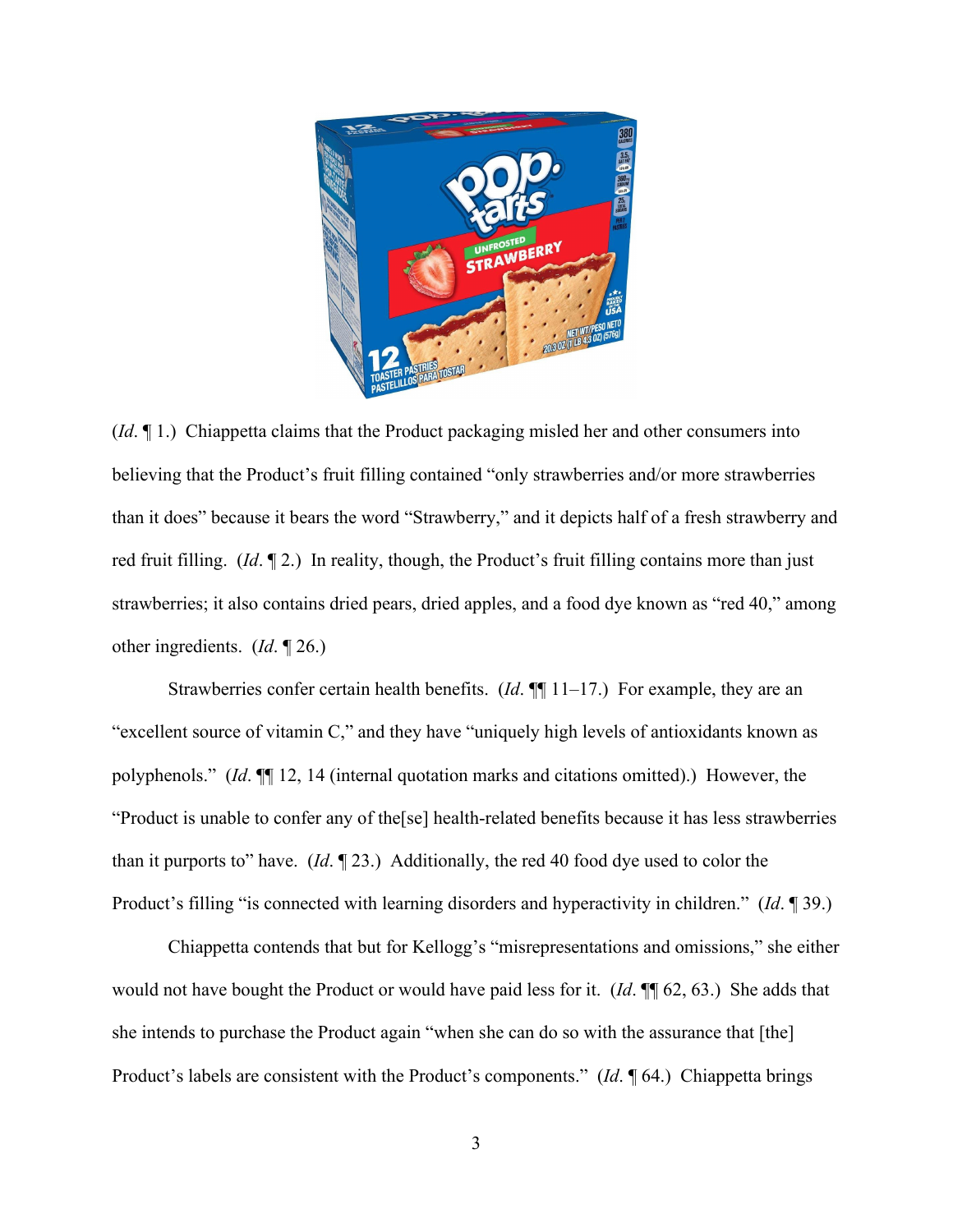this putative class action on behalf of herself and "all purchasers of the Product who reside in Illinois during the applicable statutes of limitations." (*Id*. ¶ 65.)

## **LEGAL STANDARD**

### **I. Rule 12(b)(6) Motion to Dismiss**

A motion to dismiss under Federal Rule of Civil Procedure 12(b)(6) tests the sufficiency of a complaint, but not the merits of a case. *McReynolds v. Merrill Lynch & Co*., 694 F.3d 873, 878 (7th Cir. 2012); *Gibson v. City of Chicago*, 910 F.2d 1510, 1520 (7th Cir. 1990). When considering such motions, courts "construe the complaint in the light most favorable to the plaintiff, accepting as true all well-pleaded facts alleged, and drawing all possible inferences in her favor." *Tamayo*, 526 F.3d at 1081. A court may grant a motion to dismiss under Rule 12(b)(6) only if a complaint lacks sufficient facts "to 'state a claim to relief that is plausible on its face.'" *Ashcroft v. Iqbal*, 556 U.S. 662, 678, 129 S. Ct. 1937, 1949 (2009) (quoting *Bell Atl. Corp. v. Twombly*, 550 U.S. 544, 570, 127 S. Ct. 1955, 1974 (2007)). "A claim has facial plausibility when the plaintiff pleads factual content that allows the court to draw the reasonable inference that the defendant is liable for the misconduct alleged." *Id*. Although a facially plausible complaint need not give "detailed factual allegations," it must allege facts sufficient "to raise a right to relief above the speculative level." *Twombly*, 550 U.S. at 555, 127 S. Ct. at 1964– 65. "Threadbare recitals of the elements of a cause of action, supported by mere conclusory statements, do not suffice." *Iqbal*, 556 U.S. at 678, 129 S. Ct. at 1949. These requirements ensure that a defendant receives "fair notice of what the . . . claim is and the grounds upon which it rests." *Twombly*, 550 U.S. at 555, 127 S. Ct. at 1964.

Claims sounding in fraud, including a claim alleging deceptive practices in violation of the ICFA, must also meet the heightened pleading standard of Federal Rule of Civil Procedure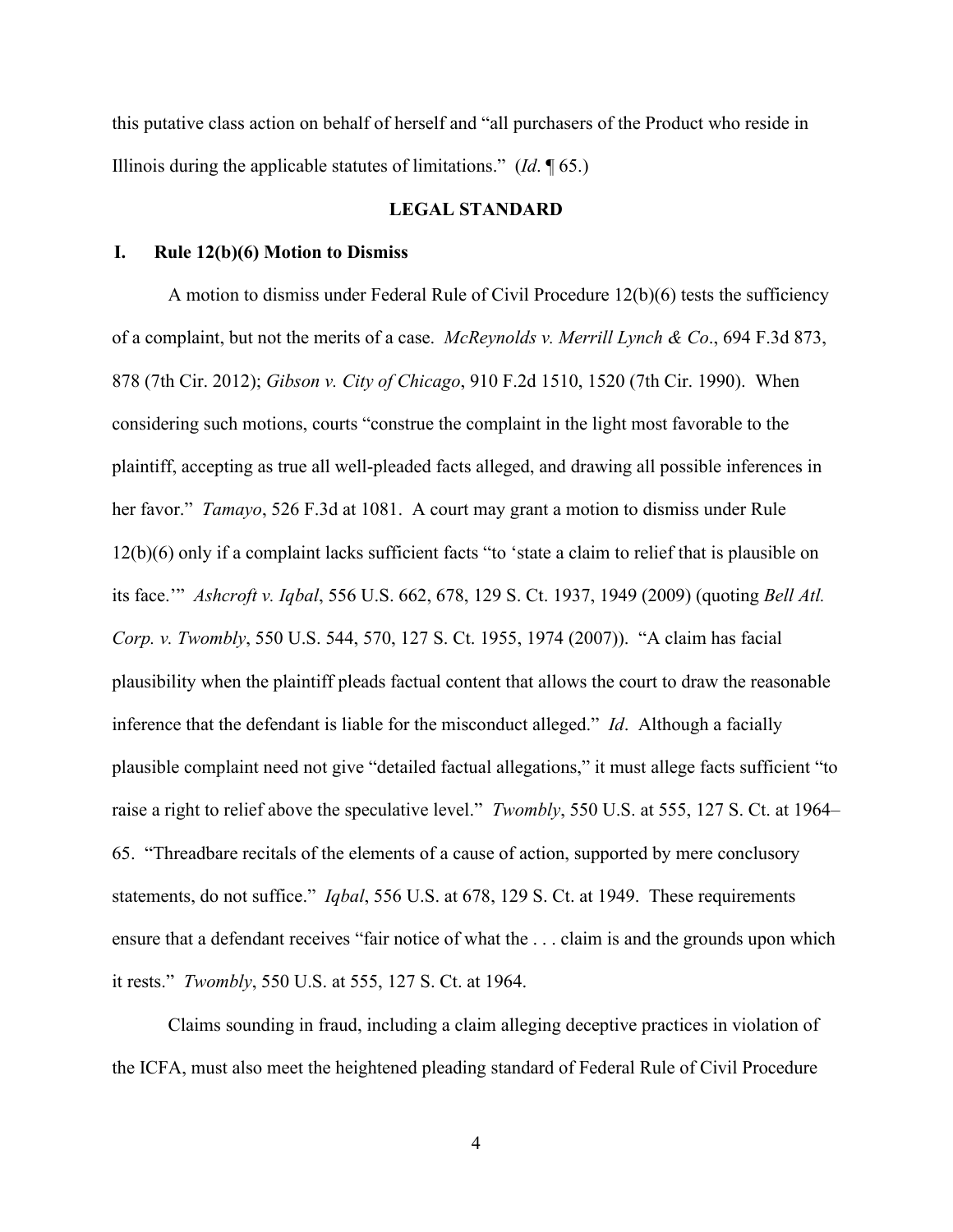9(b). *See* Fed. R. Civ. P. 9(b); *Benson v. Fannie May Confections Brands, Inc.*, 944 F.3d 639, 646 (7th Cir. 2019); *Greenberger v. GEICO Gen. Ins. Co.*, 631 F.3d 392, 399 (7th Cir. 2011). In practice, this means that a plaintiff "must identify the 'who, what, when, where, and how' of the alleged fraud." *Benson*, 944 F.3d at 646 (quoting *Vanzant v. Hill's Pet Nutrition, Inc.*, 934 F.3d 730, 738 (7th Cir. 2019)).

### **II. Rule 12(b)(1) Motion to Dismiss**

A motion to dismiss brought under Federal Rule of Civil Procedure 12(b)(1) challenges the court's subject matter jurisdiction. *See* Fed. R. Civ. P. 12(b)(1). If a court does not have subject matter jurisdiction over a claim, the claim must be dismissed. *See In re Chicago, Rock Island & Pac. R.R. Co.*, 794 F.2d 1182, 1188 (7th Cir. 1986). Where, as here, there is a facial challenge to the court's subject matter jurisdiction, the plaintiff bears the burden of establishing that the court has jurisdiction over the matter. *See Silha v. ACT, Inc.*, 807 F.3d 169, 173 (7th Cir. 2015).

## **ANALYSIS**

## **I. ICFA**

The ICFA safeguards "consumers, borrowers, and business persons against fraud, unfair methods of competition, and other unfair and deceptive business practices." *Siegel v. Shell Oil Co.*, 612 F.3d 932, 934 (7th Cir. 2010) (internal citation and quotation marks omitted). "In order to state a claim under the ICFA, a plaintiff must show: '(1) a deceptive or unfair act or promise by the defendant; (2) the defendant's intent that the plaintiff rely on the deceptive or unfair practice; and (3) that the unfair or deceptive practice occurred during a course of conduct involving trade or commerce.'" *Camasta v. Jos. A. Bank Clothiers, Inc.*, 761 F.3d 732, 739 (7th Cir. 2014) (quoting *Wigod v. Wells Fargo Bank, N.A.*, 673 F.3d 547, 574 (7th Cir. 2012)).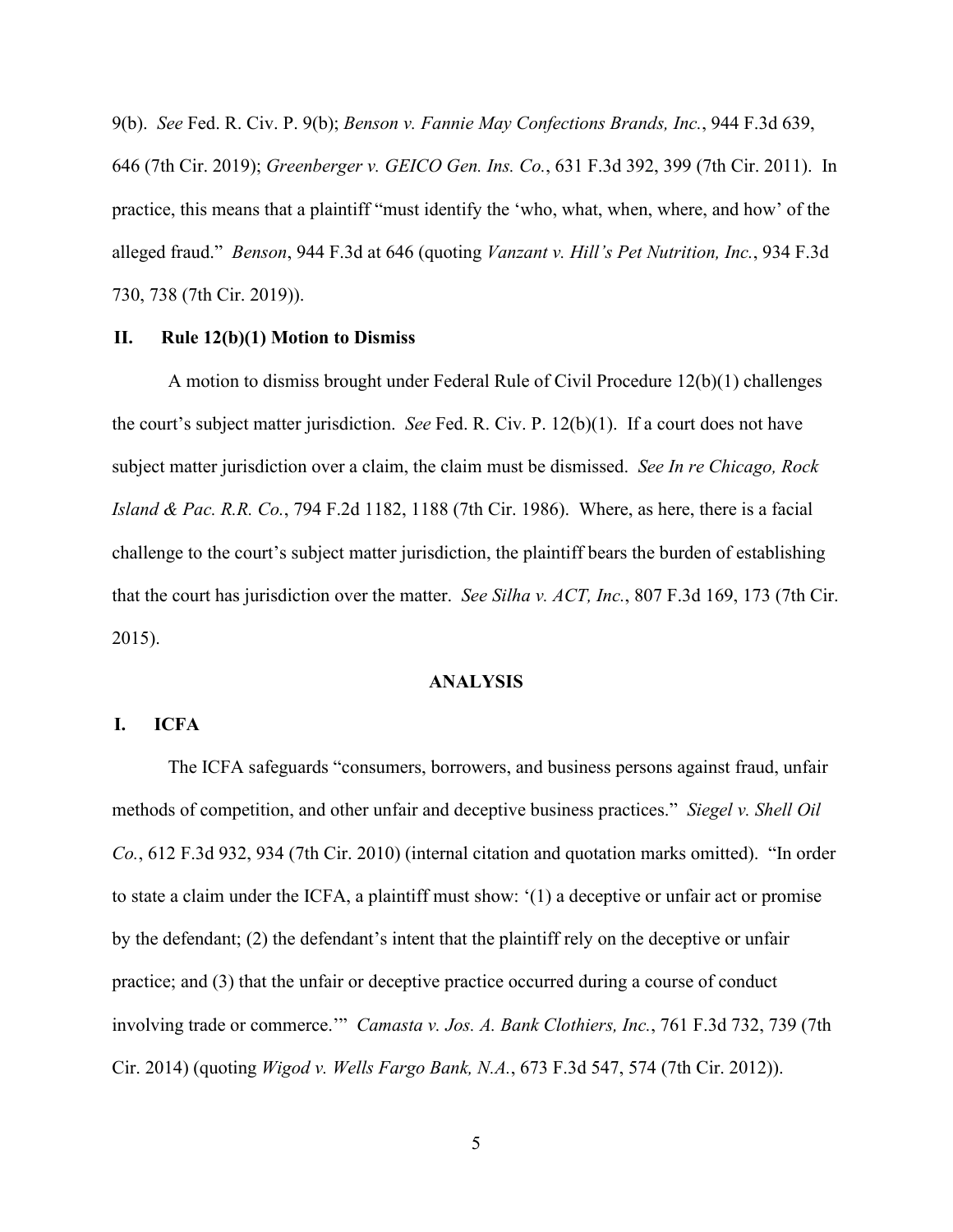"Although ICFA claims often involve disputed questions of fact not suitable to a motion to dismiss, a court may dismiss the complaint if the challenged statement was not misleading as a matter of law." *Ibarrola v. Kind, LLC*, 83 F. Supp. 3d 751, 756 (N.D. Ill. 2015) (citing *Bober v. Glaxo Wellcome PLC*, 246 F.3d 934, 940 (7th Cir. 2001); *Pelayo v. Nestle USA, Inc.*, 989 F. Supp. 2d 973, 978 (C.D. Cal. 2013)).

Chiappetta challenges a "deceptive," rather than "unfair," practice. (*See, e.g.,* Compl. ¶ 61; Plaintiff's Memorandum of Law in Opposition to Defendant's Motion to Dismiss the Complaint ("Opposition") (Dkt. No. 14) at 9–16 (explaining why she has plausibly alleged a "deceptive act or practice" under the ICFA).) Therefore, we apply the standard for deceptive practices to Chiappetta's ICFA claim. "A practice is deceptive 'if it creates a likelihood of deception or has the capacity to deceive.'" *Benson*, 944 F.3d at 646 (quoting *Bober*, 246 F.3d at 938). "To determine the likelihood of deception, courts apply a 'reasonable consumer' standard." *Geske v. PNY Techs., Inc.*, 503 F. Supp. 3d 687, 704–05 (N.D. Ill. 2020). This standard "requires more than a mere possibility that [a] label might conceivably be misunderstood by some few consumers viewing it in an unreasonable manner. Rather, the reasonable consumer standard requires a probability that a significant portion of the general consuming public . . . acting reasonably in the circumstances, could be misled." *Ebner v. Fresh, Inc.*, 838 F.3d 958, 965 (9th Cir. 2016) (internal citations and quotation marks omitted); *Geske*, 503 F. Supp. 3d at 705 (quoting *Ebner*).

Courts considering "deceptive advertising claims should take into account all the information available to consumers and the context in which that information is provided and used." *Bell v. Publix Super Markets, Inc.*, 982 F.3d 468, 477 (7th Cir. 2020). "What matters most is how real consumers understand and react to the advertising." *Id*. at 476. "[W]here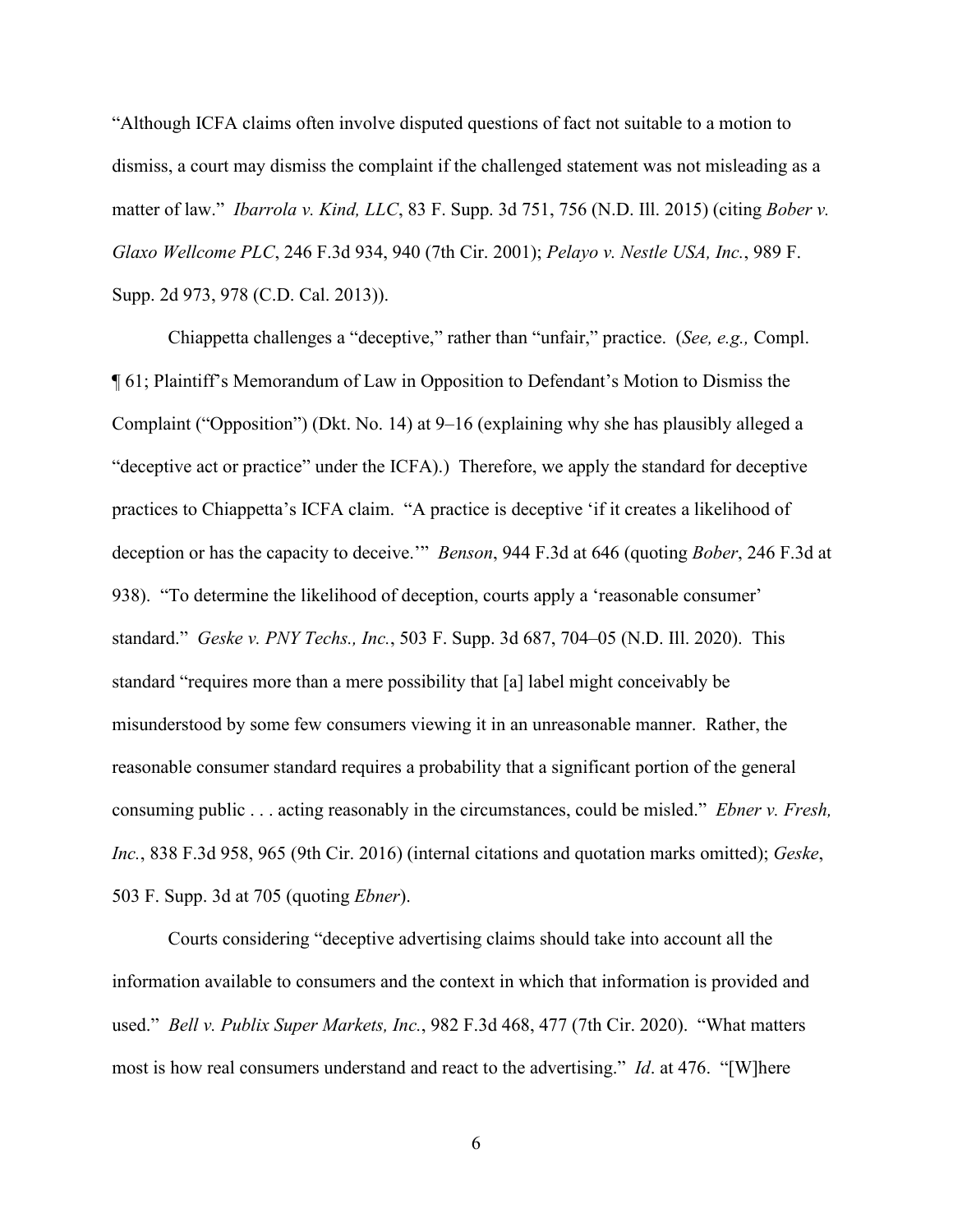plaintiffs base deceptive advertising claims on unreasonable or fanciful interpretations of labels or other advertising, dismissal on the pleadings may well be justified." *Id*. at 477.

According to Kellogg, Chiappetta has not plausibly pled that the front of the Product's packaging is deceptive. (Memo at 9–15.) In particular, Kellogg argues that its Product packaging "does not represent that Strawberry Pop-Tarts contain no fruits other than strawberries, that the filling contains a specific amount of strawberries, or that the filling includes only a *de minimis* amount of other fruits." (*Id*. at 10.) Additionally, Kellogg continues, the use of red 40 is not misleading—if anything, it suggests that the Product contains something other than strawberries because it is an unnatural color. (*Id*. at 14–15.) Kellogg further contends that courts have made clear that a product's color does not convey to a reasonable consumer that the product contains certain ingredients. (*Id*.)

In response, Chiappetta argues that courts should not dismiss deceptive labeling claims unless they are unreasonable or fanciful, and her interpretation of the Product's packaging is neither unreasonable nor fanciful. (Opposition at 10–11.) Further, Chiappetta contends that the term "Strawberry" is sufficiently specific in that a reasonable consumer could understand its use to suggest that the Product's fruit filling contains only strawberries or a greater amount of strawberry than non-strawberry ingredients. (*Id*. at 12–13.)

The essence of Chiappetta's ICFA claim is that the word "Strawberry," combined with a picture of half of a strawberry and a Pop-Tart oozing red filling, misleads consumers into believing that the Product's filling consists of "only strawberries and/or more strawberries than it does" have. (Compl. ¶ 2.) However, no reasonable consumer could conclude that the filling contains a certain amount of strawberries based on the package's images and its use of the term "Strawberry." *See, e.g.*, *Wallace v. Wise Foods, Inc.*, 20-CV-6831 (JPO), 2021 WL 3163599, at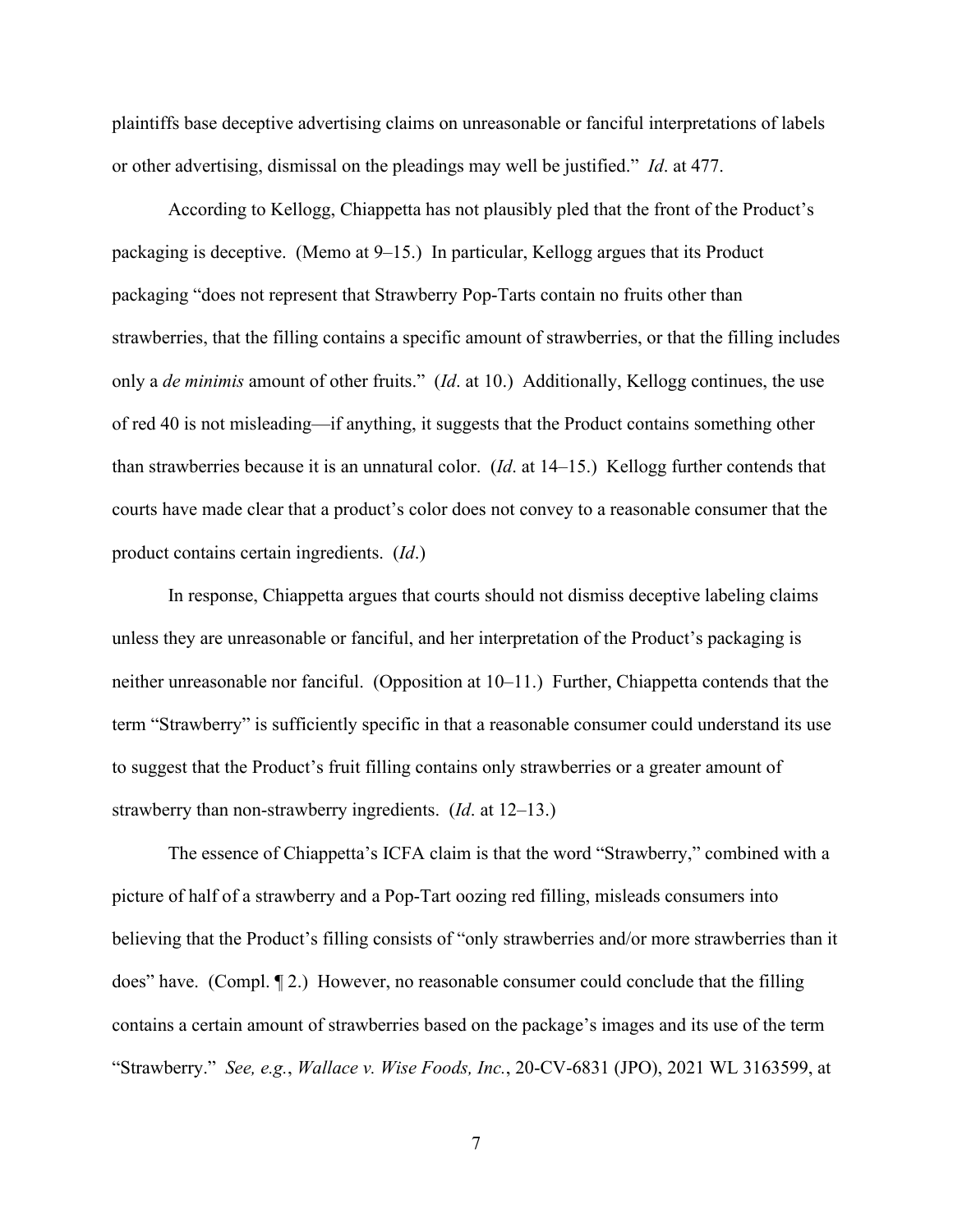\*2 (S.D.N.Y. July 26, 2021) (dismissing deceptive advertising claims where no reasonable consumer could believe that because chips were labeled "Cheddar & Sour Cream Flavored," the chips' flavor was derived entirely from cheddar and sour cream); *Solak v. Hain Celestial Grp., Inc.*, 3:17-CV-0704 (LEK/DEP), 2018 WL 1870474, at \*4 (N.D.N.Y. Apr. 17, 2018) (not misleading to refer to product as "Garden Veggie Straws" where it contained vegetable-based ingredients and made "no claim as to the amount or proportion of 'Veggie' products" that it contained).

This case is substantially similar to *Floyd v. Pepperidge Farm, Inc.*, Case No. 21-cv-525- SPM, 2022 WL 203071 (S.D. Ill. Jan. 24, 2022). In that case, the plaintiff claimed that the packaging for Pepperidge Farm's "Golden Butter" crackers was misleading because "even though the [crackers] contain butter," they also contained a "non-de minimis amount of butter substitutes – vegetable oils." *Id*. at \*1 (internal quotation marks and citation omitted). The plaintiff claimed that "she wanted to consume a cracker which contained more butter than it did and did not contain butter substitutes where butter could be used." *Id*. (internal quotation marks and citation omitted). The court dismissed the plaintiff's ICFA claims, reasoning that there were no "untruths on the packaging" or deception because the crackers were golden-colored and contained butter. *Id*. at \*4.

Here, like the plaintiff in *Floyd*, Chiappetta has not identified any "untruths on the packaging" or a plausible deception. The front of the Product packaging does not state or suggest anything about the amount of strawberries in the Product's filling or guarantee that the filling contains only strawberries, and Chiappetta concedes that the filling contains some strawberries. (*See, e.g.,* Compl. ¶¶ 1, 2, 26.) Accordingly, Chiappetta's interpretation of the label is unreasonable and unactionable. *See Bober*, 246 F.3d at 939 (affirming the dismissal of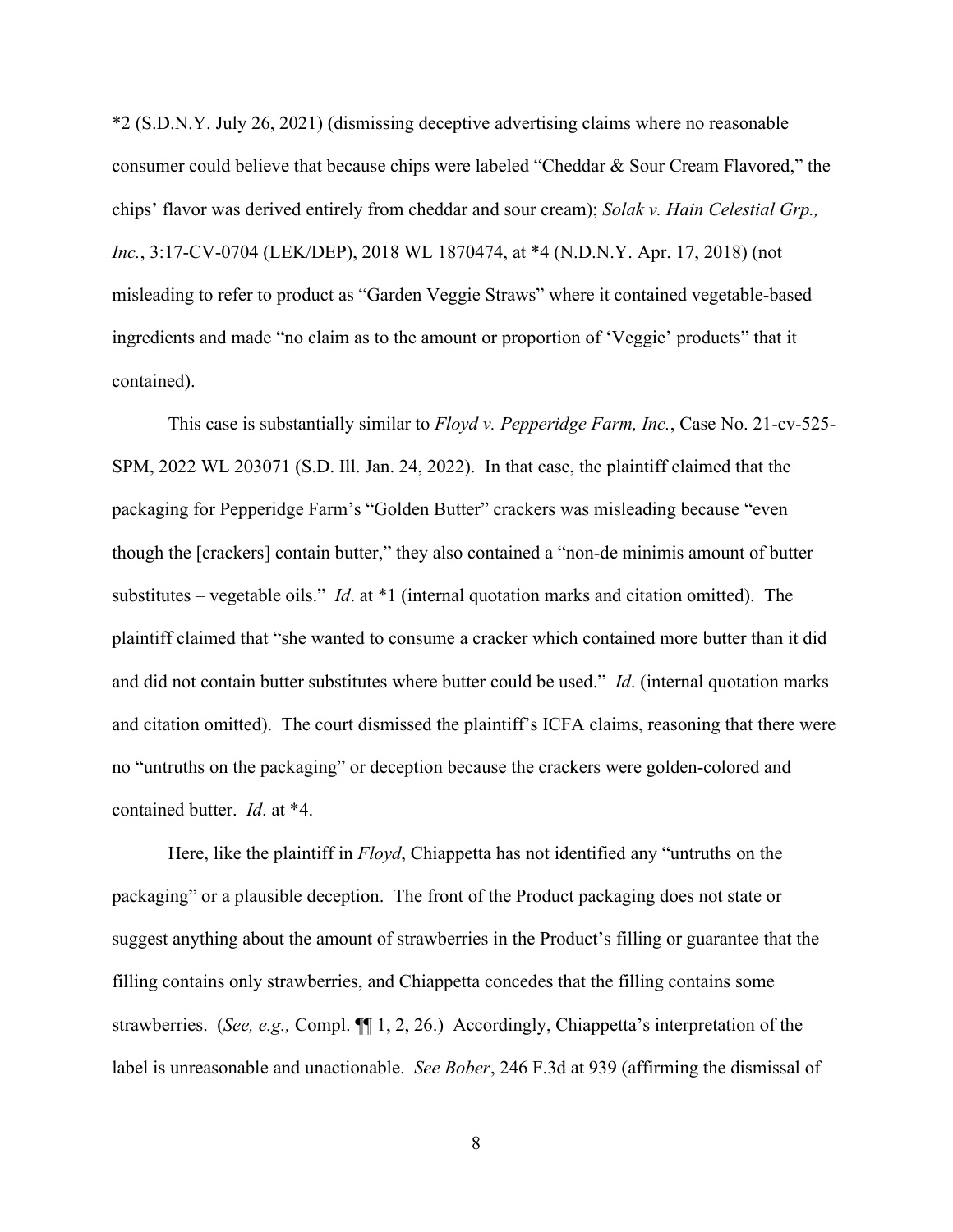deceptive advertising claims where statements could not be reasonably understood in the manner that plaintiff alleged). Because Chiappetta has not stated a plausible claim to relief under ICFA, her ICFA claim is dismissed.

#### **II. Breach of Warranties**

### **A. Breach of Express Warranty and Implied Warranty of Merchantability**

Chiappetta brings claims for breach of express warranty and the implied warranty of merchantability*.* (Compl. ¶¶ 87–94.) In support of these claims, Chiappetta alleges that "[t]he Product was manufactured, labeled and sold by [Kellogg] or at [Kellogg's] express directions and instructions, and warranted to [Chiappetta] and class members that [the Product] possessed substantive, quality, compositional, nutritional, sensory, and/or organoleptic attributes which [it] did not." (*Id*. ¶ 88.) Additionally, she alleges that the Product was not merchantable because it "did not conform to its affirmations of fact and promises." (*Id*. ¶ 93.)

Both parties agree that Illinois law applies to Chiappetta's common law claims for breach of express warranty and the implied warranty of merchantability. (*See* Memo at 16–17; Opposition at 16–18.) Under Illinois law, a properly pled claim for breach of express warranty alleges that the defendant: "(1) made an affirmation of fact or promise; (2) relating to the goods; (3) which was part of the basis for the bargain; and (4) guaranteed that the goods would conform to the affirmation or promise." *O'Connor v. Ford Motor Co.*, 477 F. Supp. 3d 705, 714 (N.D. Ill. 2020). In general, "a plaintiff must state the terms of the warranty alleged to be breached or attach it to the complaint." *Gubala v. CVS Pharmacy, Inc.*, No. 14 C 9039, 2015 WL 3777627, at \*7 (N.D. Ill. June 16, 2015) (internal quotation marks and citation omitted).

"To state a claim for breach of the implied warranty of merchantability, a plaintiff must allege that '(1) the defendant sold goods that were not merchantable at the time of sale; (2) the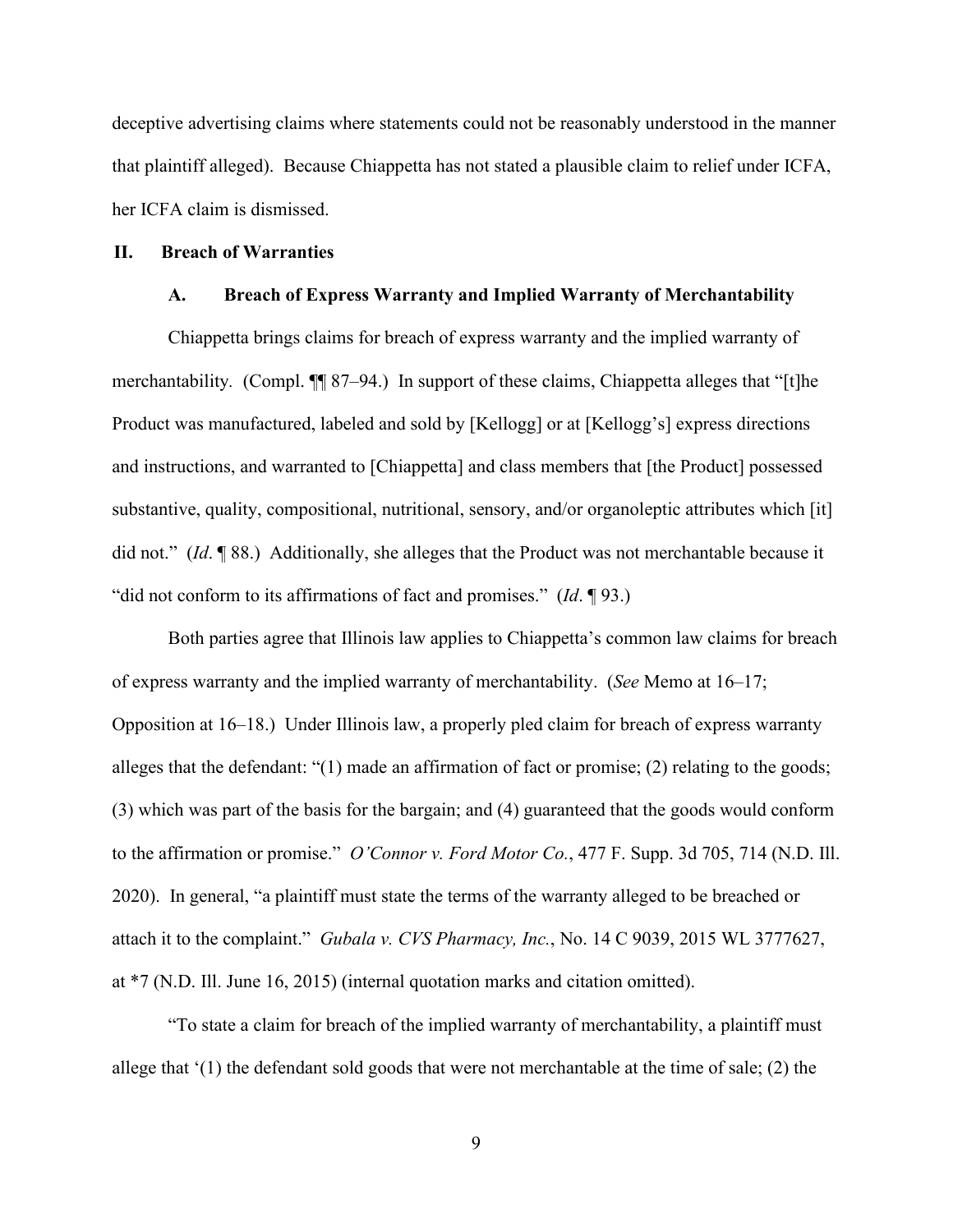plaintiff suffered damages as a result of the defective goods; and (3) the plaintiff gave the defendant notice of the defect.'" *Baldwin v. Star Scientific, Inc.*, 78 F. Supp. 3d 724, 741 (N.D. Ill. 2015) (quoting *Indus. Hard Chrome, Ltd. v. Hetran, Inc.*, 64 F. Supp. 2d 741, 748 (N.D. Ill. 1999)). To be merchantable, goods must, among other things, "pass without objection in the trade under the contract description" and "conform to the promises or affirmations of fact made on the container or label if any." 810 ILCS 5/2-314(2).

Buyers seeking to sue for breach of express or implied warranties must first notify the seller of its breach. *Ibarrola*, 83 F. Supp. 3d at 760 (express warranty); *Baldwin*, 78 F. Supp. 3d at 741–42 (implied warranty). A party's failure to comply with the notice requirement may be excused if she alleges that she suffered a physical injury or that the defendant had actual knowledge of the product's defect. *Ibarrola*, 83 F. Supp. 3d at 760.

Kellogg makes a few arguments as to why Chiappetta's allegations do not sufficiently plead breach of warranty claims. First, Kellogg argues that Chiappetta's claims fail because they are predicated on allegedly false advertising, and she has not plausibly alleged that Kellogg's advertising would likely deceive a reasonable consumer. (Memo at 15–16.) Second, Kellogg contends that Chiappetta's claims fail for lack of privity because Chiappetta alleges that she purchased the Product from stores, such as Jewel Osco, rather than from Kellogg directly. (*Id*. at 16.) Third, Kellogg argues that Chiappetta's claims must be dismissed because she failed to provide pre-suit notice. (*Id*. at 16–17.)

Chiappetta takes the opposite view, first arguing that she has plausibly alleged that a reasonable consumer would be deceived by Kellogg's advertising. (Opposition at 16–17.) Second, Chiappetta contends that privity is a fact-intensive issue that is more properly resolved at a later stage in the litigation; and in any event, her claims qualify for the "direct-dealing"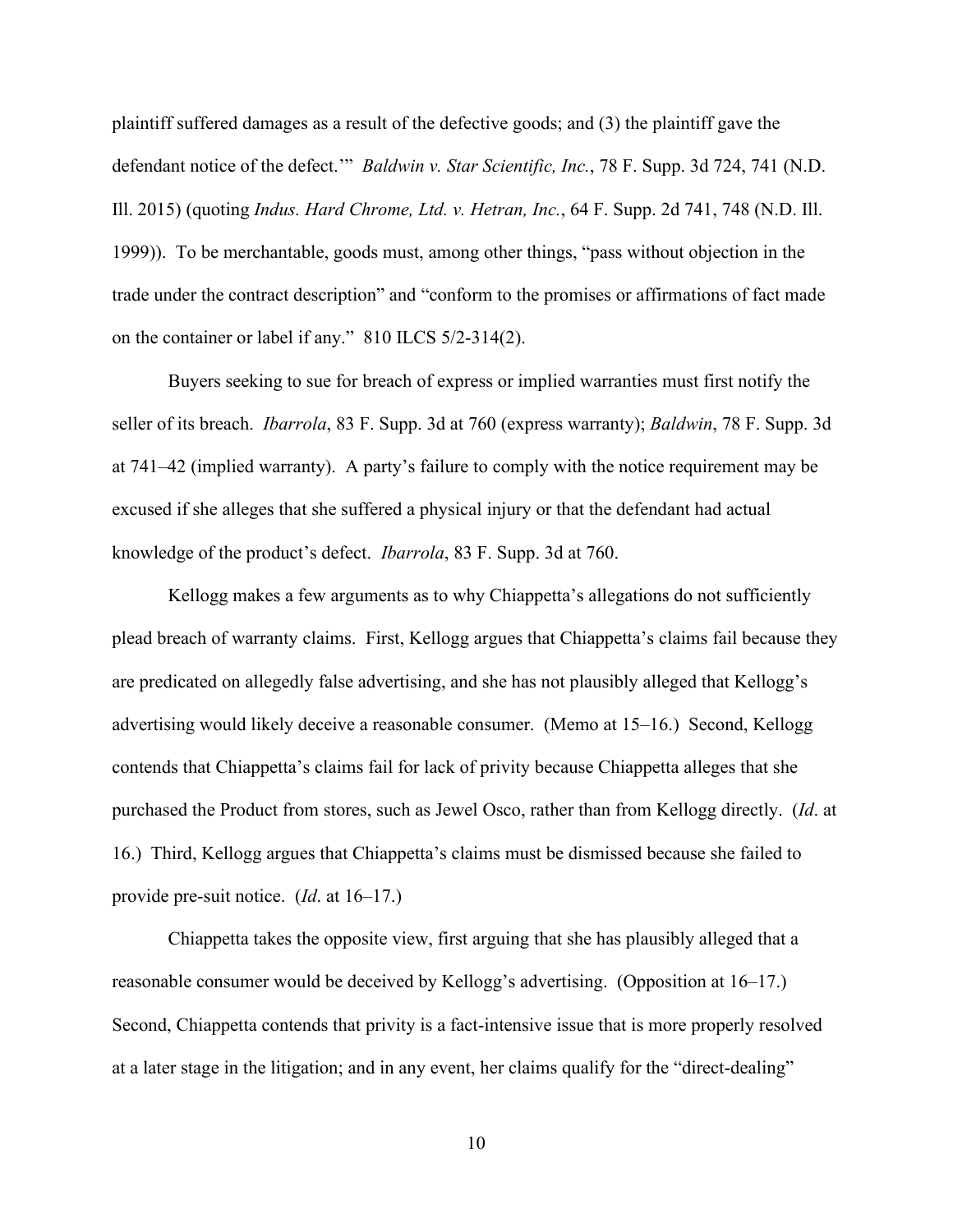exception to the privity requirement. (*Id*. at 17.) Third, Chiappetta claims that she gave Kellogg notice of the Product's defect by filing this suit, and Kellogg admitted knowledge of the defect by not contesting the defect in its opening brief. (*Id*. at 17–18.)

We agree with Kellogg that Chiappetta's claims for breach of express and implied warranties suffer from the same infirmity as Chiappetta's ICFA claim: Kellogg never made the representation that Chiappetta claims it made. As discussed above, the word "Strawberry," combined with a picture of half of a strawberry and a Pop-Tart oozing red filling, does not guarantee that there will be a certain amount of strawberries in the Product's filling. Chiappetta purchased Strawberry Pop-Tarts that did, in fact, contain strawberries. (*See* Compl. ¶¶ 26, 58.) The Product comported with its packaging. This is fatal to Chiappetta's claims for breach of express and implied warranties. *See Spector v. Mondelēz*, 178 F. Supp. 3d 657, 674 (N.D. Ill. 2016) (dismissing a claim for breach of express warranty where plaintiff had not pled sufficient facts to show that defendant had warranted what plaintiff claimed it did); *Floyd*, 2022 WL 203071, at \*5 (dismissing plaintiff's claim for breach of implied warranty of merchantability where the label did not warrant what plaintiff claimed it did, and plaintiff purchased what was promised).

Chiappetta's claims for breach of express and implied warranties fail for the additional reason that Chiappetta did not meet her pre-suit notice obligation. (*See* Compl. ¶ 91.) Contrary to Chiappetta's contention, she cannot satisfy the pre-suit notice obligation by filing suit. *See Rudy v. Family Dollar Stores*, No. 21-cv-3575, 2022 WL 345081, at \*7 (N.D. Ill. Feb. 4, 2022) ("The notice requirement is intended to encourage pre-suit settlement negotiations. That purpose would be eviscerated if a party could satisfy the notice requirement by filing suit . . . .") (internal quotation marks and citations omitted). Nor does the allegation that Kellogg received consumer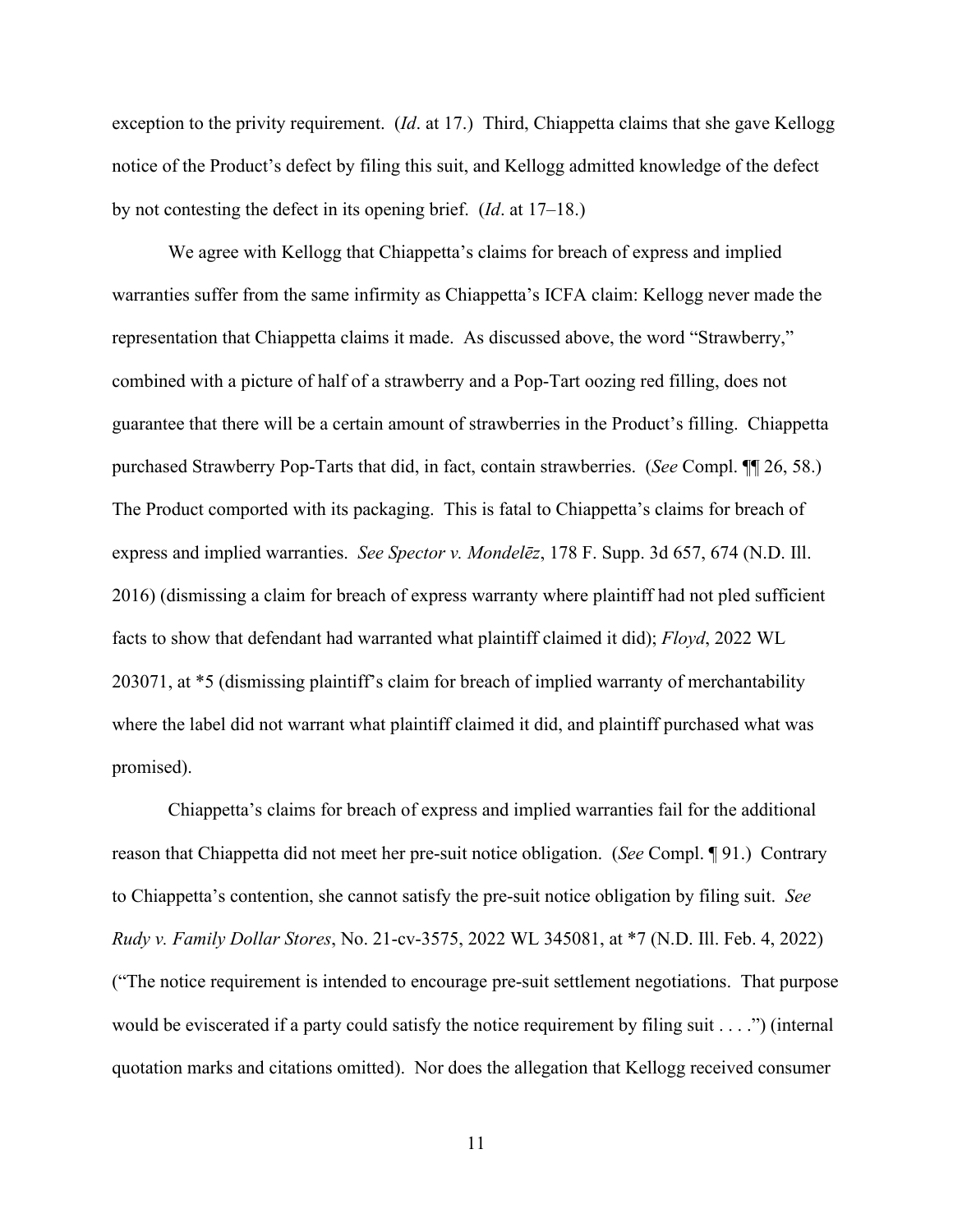complaints (*see* Compl. ¶ 92) relieve Chiappetta of her duty to notify Kellogg. At most, this allegation suggests that Kellogg has "generalized knowledge" of the alleged defect, which does not suffice under Illinois law. *See Connick*, 174 Ill. 2d at 493–94, 675 N.E.2d at 590; *Rudy*, 2022 WL 345081, at \*7 n.4.

We are not persuaded that Kellogg admitted knowledge of the alleged defect by not contesting Chiappetta's claims on the merits either. On a Rule 12(b)(6) motion, we accept all well-pleaded facts as true and do not test the merits of a case. *See McReynolds*, 694 F.3d at 878; *Tamayo*, 526 F.3d at 1081; *Gibson*, 910 F.2d at 1520. Given the standard applicable to Rule 12(b)(6) motions, it would be inappropriate for us to conclude that Kellogg "admitted knowledge of the alleged defect" merely because it abided by the standards applicable to Rule 12(b)(6) motions in its briefing.

Because we conclude that Chiappetta's claims for breach of express and implied warranties fail on multiple grounds, we need not reach Kellogg's privity argument. Chiappetta's claims for breach of express and implied warranties are dismissed.

#### **B. Magnuson-Moss Warranty Act**

Chiappetta also alleges that Kellogg violated the Magnuson-Moss Warranty Act, 15 U.S.C. § 2301 *et seq*. (Compl. ¶ 87–94.) Her Magnuson-Moss Act claim relies on the same allegations as her common-law breach of warranty claims. (*See id.*) Kellogg argues that Chiappetta's Magnuson-Moss Act claim should be dismissed because Magnuson-Moss Act claims depend on the existence of a viable state-law warranty claim, and Chiappetta has none. (Memo at 16 n.6.) Chiappetta disagrees, arguing that we should not dismiss her Magnuson-Moss Act claims because her state-law claims are valid, and Kellogg's argument was raised in a footnote. (Opposition at 18.)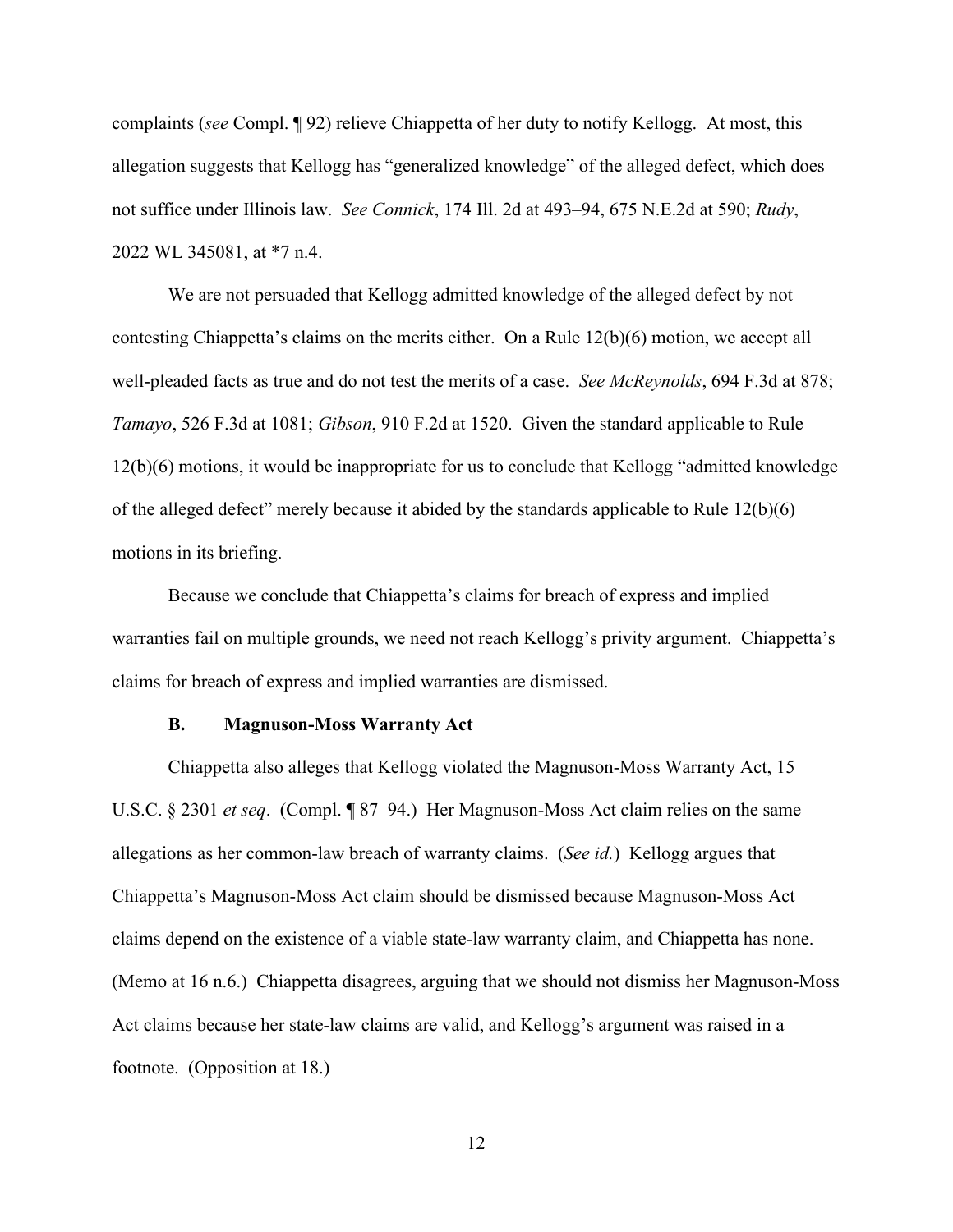As set forth in the previous section, Chiappetta has not pled viable state-law warranty claims. We therefore dismiss her claim under the Magnuson-Moss Act as well. *See Scheisser v. Ford Motor Co.*, No. 16-730, 2016 WL 6395457, at \*4 (N.D. Ill. Oct. 28, 2016) ("[A] cause of action under the Magnuson-Moss Act is dependent on the existence of an underlying viable state-law warranty claim."); *see also Floyd*, 2022 WL 203071, at \*5 ("Since Illinois law prevails and this Court has dismissed both the express and implied warranties for failing to properly allege a state law claim, any MMWA counts are dismissed as well.").

Contrary to Chiappetta's contention, we need not disregard Kellogg's argument merely because it was made in a footnote. *See Hills v. AT&T Mobility Servs, LLC*, No. 3:17-CV-556- JD-MGG, 2021 WL 3088629, at \*1 (N.D. Ind. July 22, 2021) (considering arguments raised in footnotes where doing so would ensure "a fair and just outcome"). It is within our discretion to consider arguments made in footnotes or to deem them to be waived. *Id*. This is not a case where a party's use of footnotes was so excessive as to make it difficult for us or other parties to follow. *See O'Connor v. Ford Motor Co.*, Case No. 19-cv-5045, 2021 WL 4866353, at \*2 n.1 (difficult to follow arguments where opening brief contained 83 footnotes and reply contained 113 footnotes). Therefore, we do not find it improper to consider Kellogg's argument in this instance. In the future, however, both parties should raise substantive arguments in the body of their briefs. *See Leonardo v. Health Care Serv. Corp.*, No. 09 C 1588, 2010 WL 317520, at \*4 n.1 (N.D. Ill. Jan. 20, 2010) ("[T]he Court is not opposed to the use of footnotes in principle. However, in the future, the Court encourages the parties to avoid gratuitous misuse of an instrument generally reserved for tangential details."). Accordingly, Chiappetta's Magnuson-Moss Warranty Act claim is also dismissed.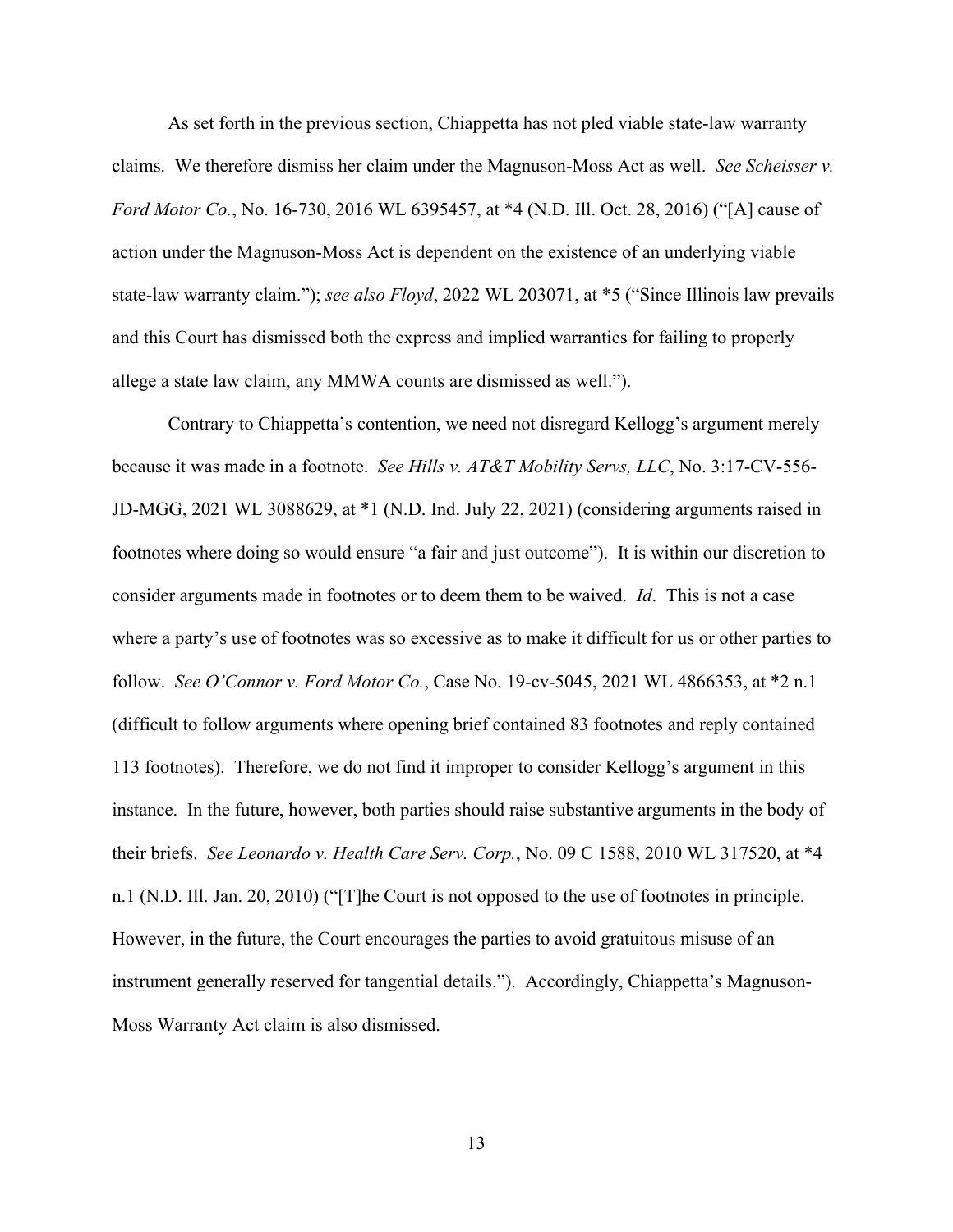### **III. Negligent Misrepresentation**

Chiappetta asserts that Kellogg should be liable for negligent misrepresentation because Kellogg "misrepresented the substantive, quality, compositional, nutritional, sensory, and/or organoleptic attributes of the Product" and "knew or should have known" that its marketing of the Product was "false or misleading." (Compl. ¶¶ 81, 82.) Chiappetta claims that had she and other putative class members known the truth, they "would not have purchased the Product or paid as much," and, as a result, they "suffer[ed] damages." (*Id*. ¶ 86.)

Kellogg asserts that Chiappetta's claim is barred by the economic loss doctrine. (Memo at 17–18.) The economic loss doctrine in Illinois—also known as the "*Moorman* doctrine"—was set forth by the Illinois Supreme Court in *Moorman Manufacturing Co. v. National Tank Co.*, 91 Ill. 2d 69, 88, 435 N.E.2d 443, 451–52 (1982). This doctrine "'denies a remedy in tort to a party whose complaint is rooted in disappointed contractual or commercial expectations." *Manley v. Hain Celestial Grp., Inc.*, 417 F. Supp. 3d 1114, 1120 (N.D. Ill. 2019) (quoting *Sienna Ct. Condo. Assoc. v. Champion Aluminum Corp.*, 2018 IL 122022, ¶ 21, 129 N.E.3d 1112, 1119 (2018)).

Chiappetta does not dispute that she suffered an economic loss rooted in disappointed contractual or commercial expectations; instead, she argues that her claim satisfies an exception to the economic loss doctrine. (Opposition at 19.) Specifically, a plaintiff who suffers purely economic losses may maintain a claim for negligent misrepresentation against "one who is in the business of supplying information for the guidance of others in their business transactions." *See Moorman*, 91 Ill.2d at 89, 435 N.E.2d at 452. Citing *Congregation of the Passion, Holy Cross Province v. Touche Ross & Co.*, 159 Ill. 2d 137, 163, 636 N.E.2d 503, 515 (1994), Chiappetta contends that "as one of the largest food manufacturers in the world, and a pioneer of breakfast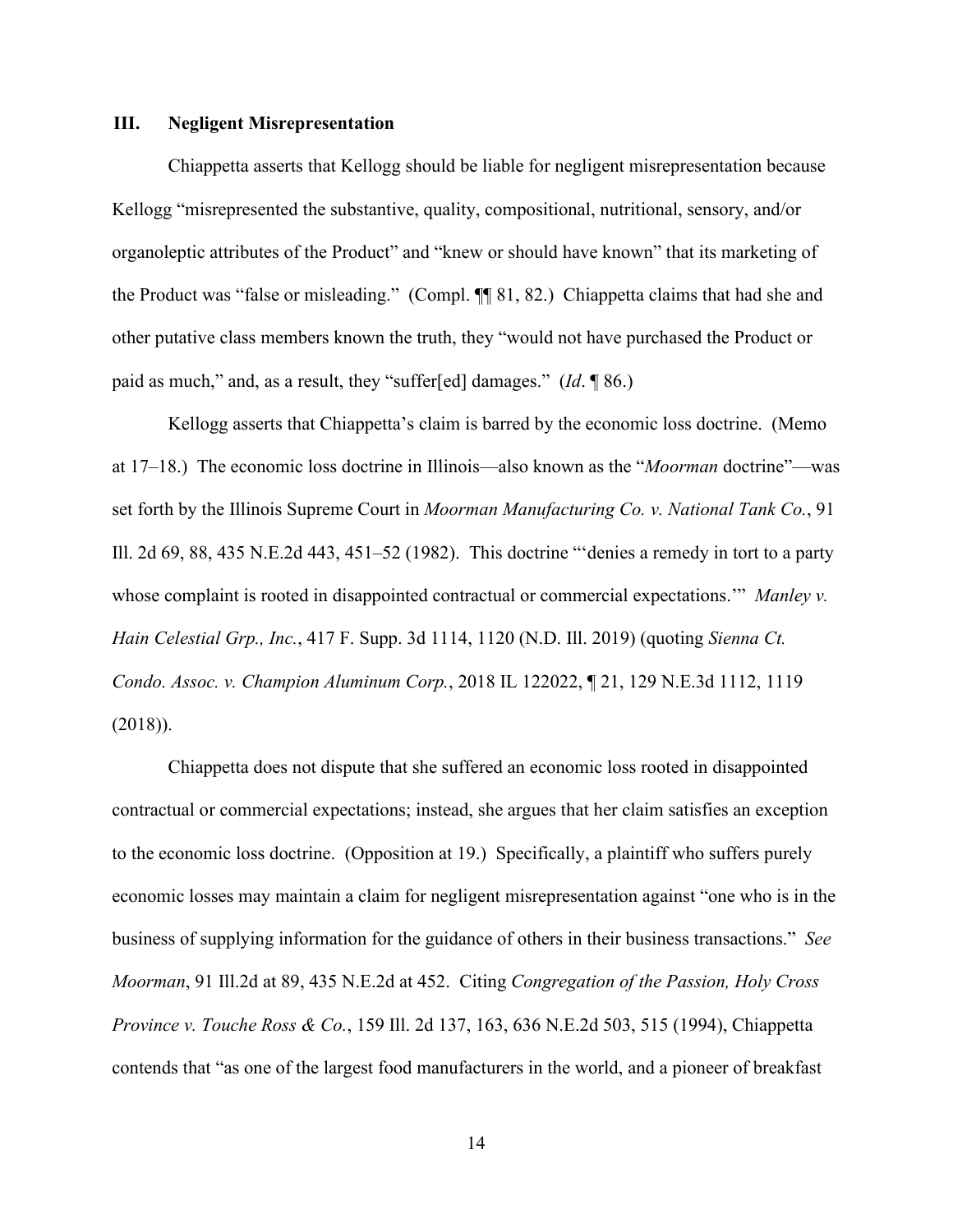foods, with special knowledge and experience, [Kellogg] had a non-delegable duty, outside of the contract to provide non-deceptive information, that it breached." (Opposition at 19 (internal quotation marks and citations omitted).) Chiappetta's position is unsupported by the authority she cites, however. *Congregation of the Passion* concerned services offered by skilled professional accountants, 159 Ill. 2d at 142, 636 N.E.2d at 505, and Kellogg is not a learned intermediary (like an accountant) offering professional advice to its customers. Rather, Kellogg "is one of the largest food manufacturers in the world." (Compl. ¶ 54.) *Congregation of the Passion* is inapposite.

The more relevant authority is *Manley*. In that case, the court considered whether a consumer could maintain a claim for negligent misrepresentation against a sunscreen manufacturer where the consumer alleged that she wanted a refund for sunscreen that did not perform as she expected. 417 F. Supp. 3d at 1120. The court concluded that because the consumer sought relief for disappointed commercial expectations, her claim for negligent misrepresentation was barred by the *Moorman* doctrine. *Id*. at 1120–21. The court also rejected the notion that consumer's claim qualified for an exception to that doctrine, observing, among other things, that the sunscreen manufacturer did not become "one who is in the business of supplying information for the guidance of others in their business transactions" by virtue of providing "information ancillary to the sale of a product" only. *Id*. (internal quotation marks and citations omitted).

Kellogg may have provided information to consumers that was ancillary to the sale of the Product, but that does not mean it "is in the business of supplying information for the guidance of others in their business transactions." *Id*.; *see also First Midwest Bank, N.A. v. Stewart Title Guar. Co.*, 218 Ill. 2d 326, 339, 843 N.E.2d 327, 334–35 (2006) (exception to economic loss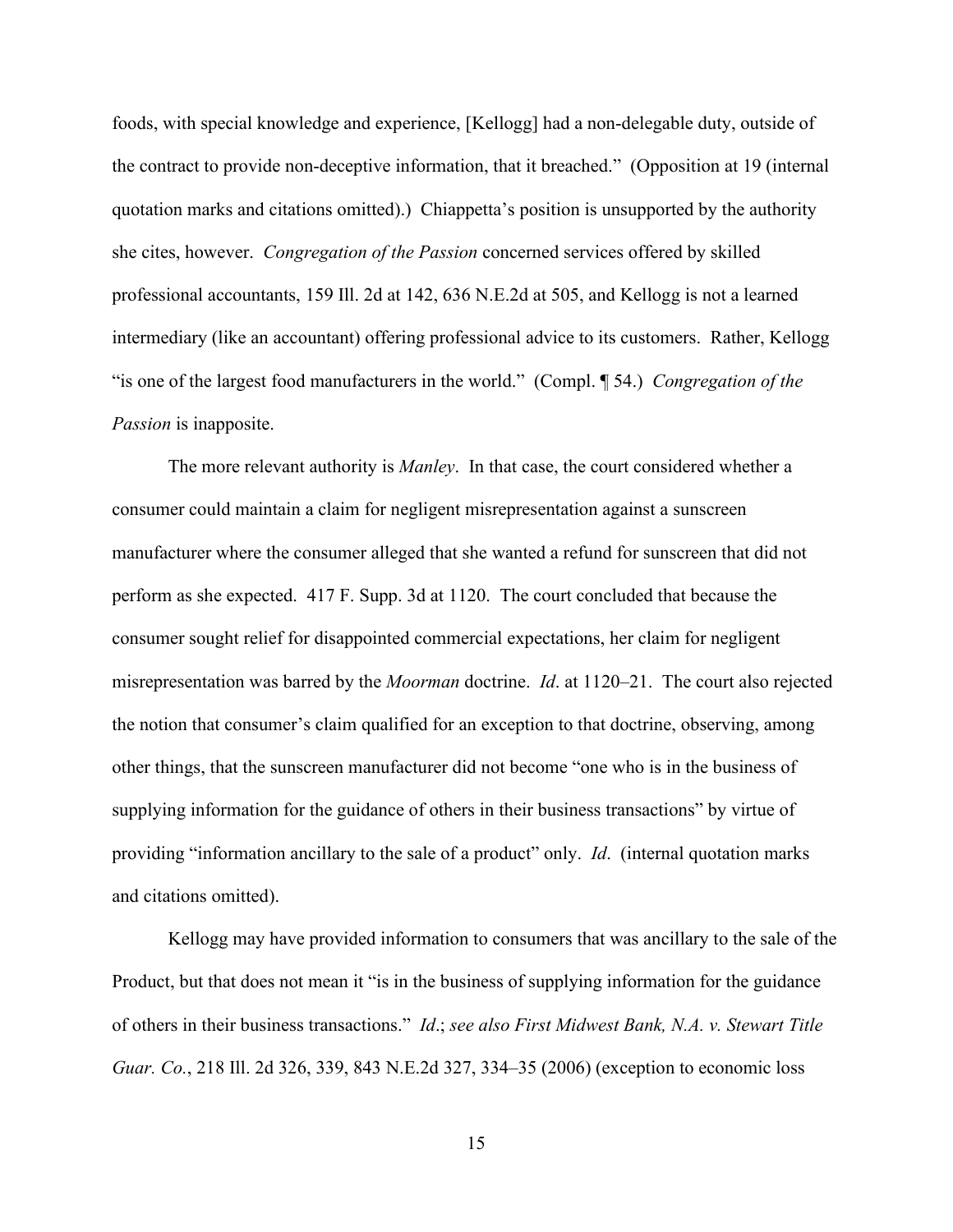doctrine is inapplicable where "the negligent misrepresentation is contained within information which is incidental to a tangible product"). Chiappetta has not pled sufficient facts to sustain her claim for negligent misrepresentation; therefore, that claim is dismissed.

**IV. Fraud**

Chiappetta challenges the same conduct in her fraud claim as in her other claims, adding that Kellogg's "fraudulent intent is evinced by its failure to accurately identify the Product on the front label, when it knew its statements were neither true nor accurate . . . ." (Compl. ¶¶ 96, 97.) To state a claim for common-law fraud, a plaintiff must plead: "'(1) a false statement of material fact; (2) defendant's knowledge that the statement was false; (3) defendant's intent that the statement induce the plaintiff to act; (4) plaintiff's reliance upon the truth of the statement; and (5) plaintiff's damages resulting from reliance on the statement.'" *Tricontinental Indus., Ltd. v. PricewaterhouseCoopers, LLP*, 475 F.3d 824, 841 (7th Cir. 2007) (quoting *Connick*, 174 Ill. 2d. at 496, 675 N.E.2d at 591). "*Scienter*, knowledge by the defendant that a statement he has made is false, is an essential element of common-law fraud." *Ollivier v. Alden*, 262 Ill. App. 3d 190, 198, 634 N.E.2d 418, 424 (2d Dist. 1994); *see also Tricontinental Indus.*, 475 F.3d at 841 (plaintiff's claim for common-law fraud was properly dismissed where plaintiff did not adequately plead scienter).

Kellogg contends that Chiappetta has not adequately pled scienter. (Memo at 18–19.) In response, Chiappetta that she has satisfied the pleading requirements for fraud set forth in Federal Rule of Civil Procedure 9(b) because she alleged the "who, what, where, when, and how" of Kellogg's alleged fraud and may allege scienter generally. (Opposition at 19–20 (internal citations and quotation marks omitted).)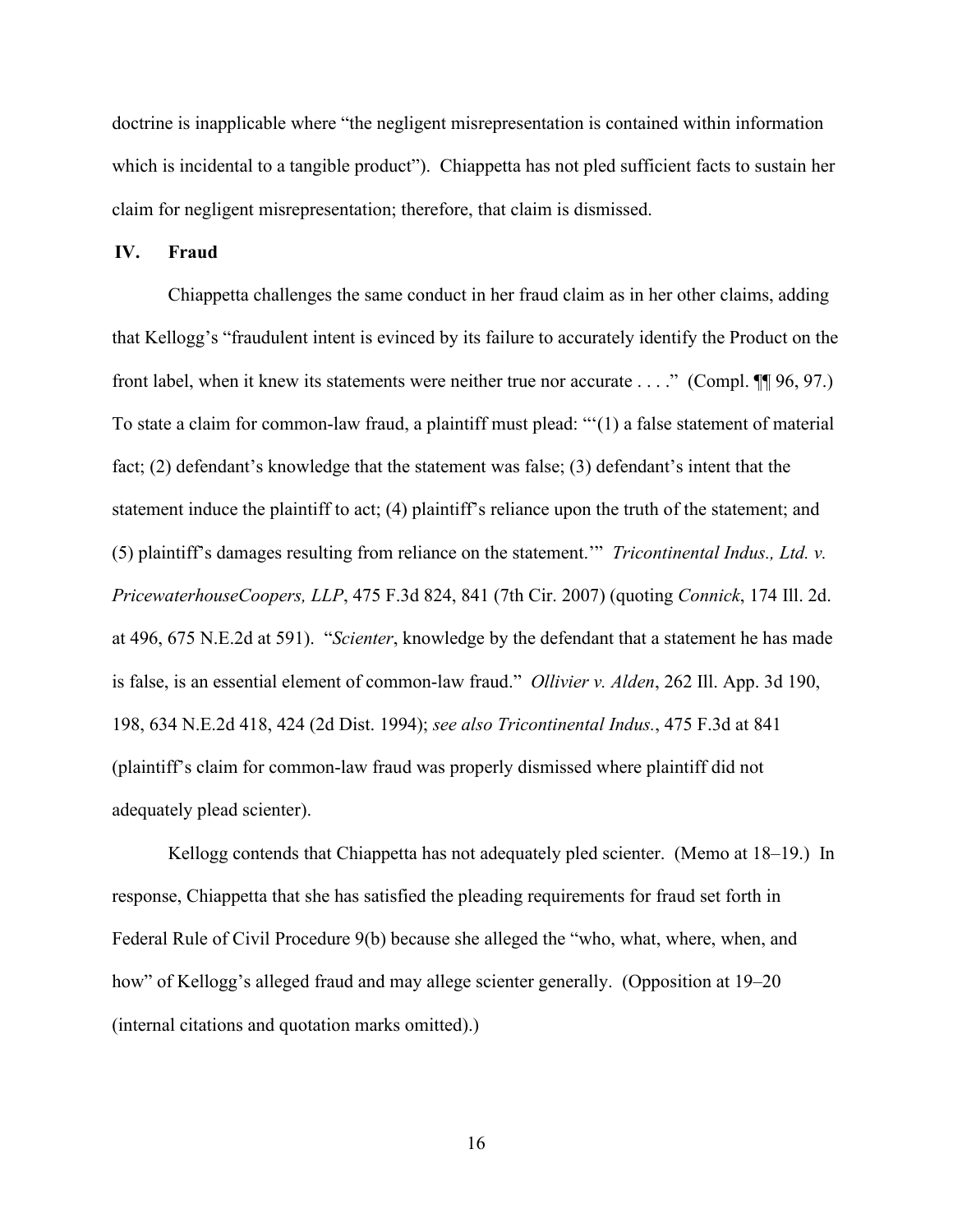Chiappetta's allegations in support of scienter are substantially similar to those that we found to be insufficient in *Rudy*. 2022 WL 345081, at \*9. In that case, the plaintiff brought a claim for common-law fraud under Illinois law based on the product labeling on snack almonds. *Id.* at \*1, \*9. She alleged that the defendant's fraudulent intent "is evinced by its knowledge that the Product was not consistent with its representations." *Id.* at \*9 (internal quotation marks and citation omitted). We found those allegations to be conclusory and dismissed the plaintiff's common-law fraud claim for failure to plead scienter with particularity as required by Rule 9(b). *Id*. Like the plaintiff in *Rudy*, Chiappetta alleges that Kellogg had fraudulent intent because it misrepresented the characteristics of the Product on the Product's packaging. *Compare* Compl. ¶ 97, *with Rudy*, 2022 WL 345081, at \*9. As in *Rudy*, these allegations regarding scienter are conclusory and, therefore, fall short of what Rule 9(b) requires. *See Rudy*, 2022 WL 345081, at \*9. Accordingly, we dismiss Chiappetta's common-law fraud claim.

#### **V. Unjust Enrichment**

Chiappetta alleges that Kellogg was unjustly enriched when it "obtained benefits and monies because the Product was not as represented and expected, to the detriment and impoverishment of plaintiff and class members . . . ." (Compl. ¶ 100.) "Unjust enrichment is a 'quasi-contract' theory that permits courts to imply the existence of a contract where none exists in order to prevent unjust results." *Prudential Ins. Co. of Am. v. Clark Consulting, Inc.*, 548 F. Supp. 2d 619, 622 (N.D. Ill. 2008). To plead a cause of action for unjust enrichment, a "plaintiff must allege that the defendant has unjustly retained a benefit to the plaintiff's detriment, and that defendant's retention of the benefit violates fundamental principles of justice, equity, and good conscience." *Cleary v. Philip Morris Inc.*, 656 F.3d 511, 516 (7th Cir. 2011) (internal quotation marks and citation omitted); *Prudential Ins.*, 548 F. Supp. 2d at 622. However, if the parties'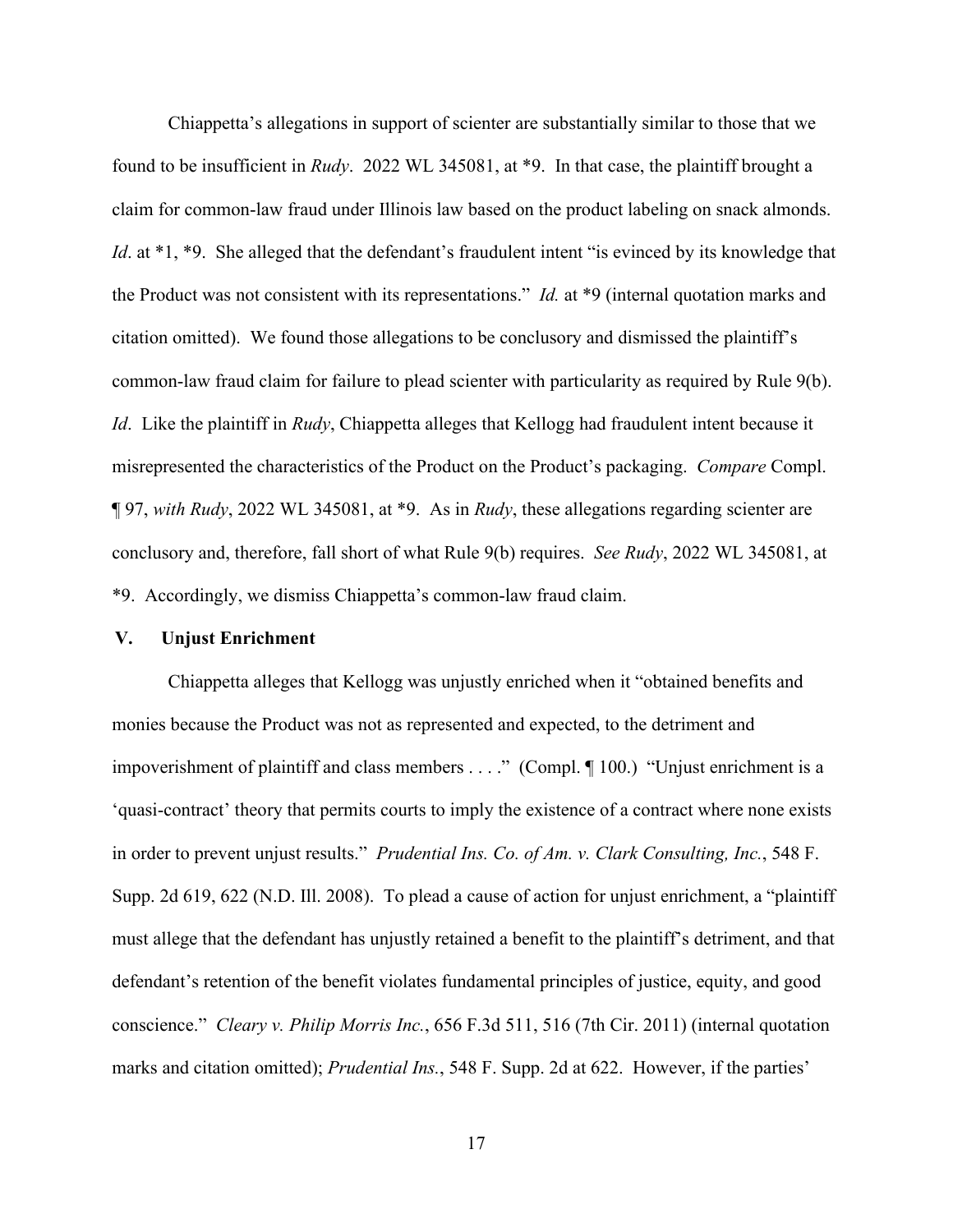relationship is governed by a contract, a plaintiff cannot bring a claim of unjust enrichment unless the claim falls outside of that contract. *Prudential Ins.*, 548 F. Supp. 2d at 622.

Kellogg argues that Chiappetta's claim fails because it is predicated on the same conduct as her consumer fraud claims; because those claims fail, so too, must her claim for unjust enrichment. (Memo at 19.) In response, Chiappetta contends that dismissal of her unjust enrichment claim is premature both because she has stated a valid claim under the ICFA and because she is allowed to plead a claim for unjust enrichment as an alternative to her fraud claims. (Opposition at 20.)

Kellogg has the better argument. Chiappetta's unjust enrichment claim relies on the same allegations as her ICFA and fraud claims. Because Chiappetta has failed to plausibly allege deception (as we discussed with respect to Chiappetta's ICFA claim), her unjust enrichment claim must also fail. *See Bober*, 246 F.3d at 943 (district court properly dismissed a claim for unjust enrichment where plaintiff did not plausibly allege that he had been deceived); *Floyd*, 2022 WL 203071, at \*7 (dismissing unjust enrichment claim where plaintiff had not plausibly alleged untruths or a deception); *Ibarrola*, 83 F. Supp. 3d at 760 ("Absent a plausible allegation of deception, the claim for unjust enrichment must fail."). Further, Chiappetta's claim for unjust enrichment cannot stand on its own in light of our dismissal of the rest of her claims. *See Ibarrola*, 83 F. Supp. 3d at 761 ("[A] claim for unjust enrichment cannot stand on its own in light of the Court's dismissal of [plaintiff's] fraud and express warranty claims.") For these reasons, we also dismiss Chiappetta's unjust enrichment claim.

#### **VI. Injunctive Relief**

Chiappetta asks that we enter a preliminary and permanent injunction "directing [Kellogg] to correct the challenged practices to comply with the law." (Compl. at 13.) She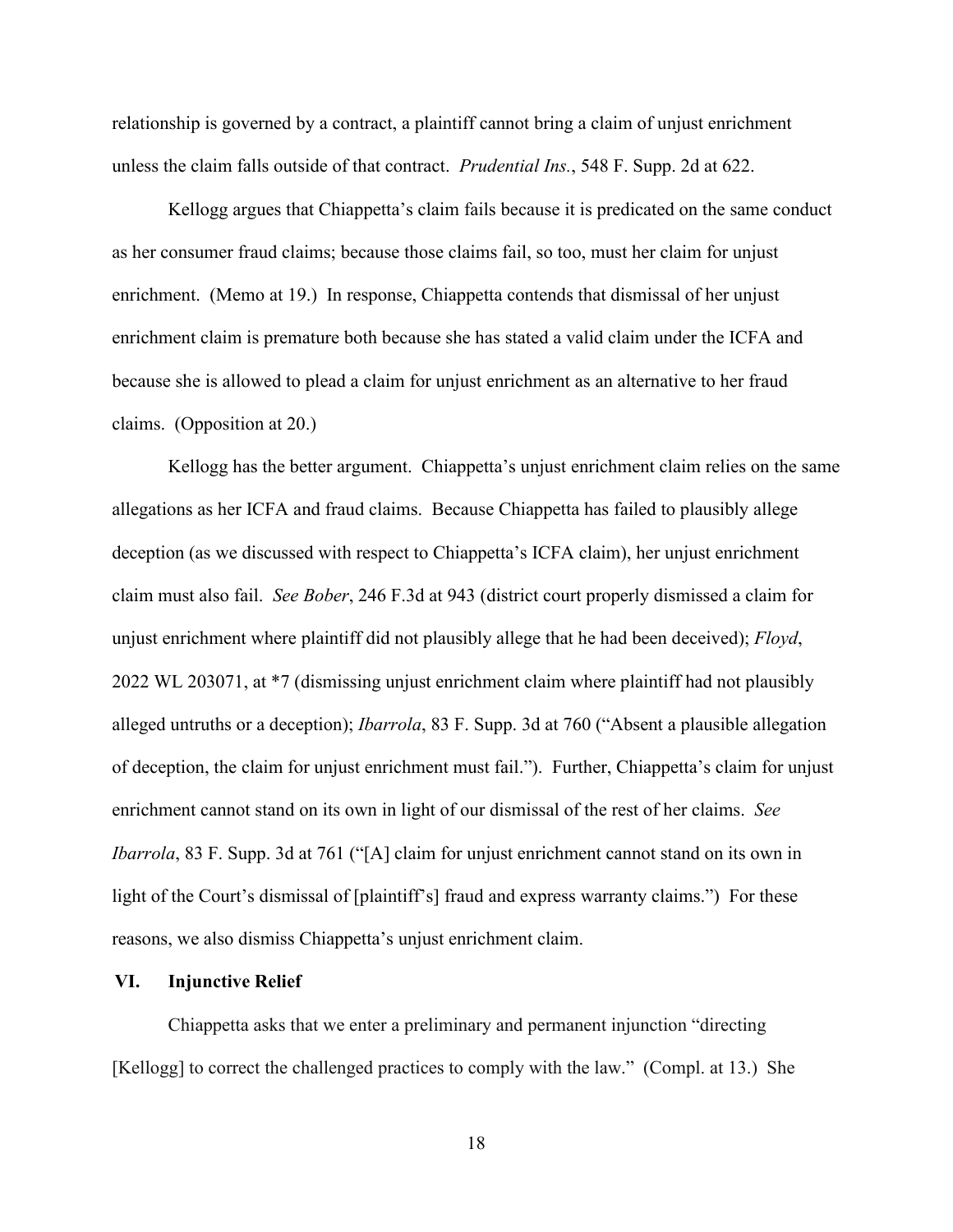further requests "[i]njunctive relief to remove, correct and/or refrain from the challenged practices and representations . . . ." (*Id*. at 14.)

Kellogg asks that we dismiss Chiappetta's request for injunctive relief under Rule 12(b)(1) for lack of standing. (Memo at 19–20.) According to Kellogg, it is appropriate to dismiss requests for injunctive relief where, as here, a plaintiff is aware of the allegedly deceptive practice and is unlikely to be harmed by it in the future. (*Id*.) Chiappetta responds that her request for injunctive relief should not be dismissed because she has alleged that Kellogg's deceptive practices continue and that she will purchase the Product once she can be sure that the Product packaging accurately represents the amount of strawberries inside the Product. (Opposition at 20–22.)

Kellogg's argument is more persuasive for a couple of reasons. First, Chiappetta has not pled any viable claims, so there are no claims for which Chiappetta can seek injunctive relief as a remedy. *See Bittman v. Fox*, 107 F. Supp. 3d 896, 905 (N.D. Ill. 2015) (dismissing plaintiff's claim for injunctive relief because "an injunction is an equitable remedy, not a separate cause of action"); *CustomGuide v. CareerBuilder, LLC*, 813 F. Supp. 2d 990, 1002 (N.D. Ill. 2011) (same).

Second, even if we had not dismissed Chiappetta's claims, she still does not have standing to pursue injunctive relief against Kellogg. "[A] person exposed to a risk of future harm may pursue forward-looking, injunctive relief to prevent the harm from occurring, at least so long as the risk of harm is sufficiently imminent and substantial." *TransUnion LLC v. Ramirez*, 141 S. Ct. 2190, 2210 (2021) (internal citations omitted); *see also Scherr v. Marriott Int'l, Inc.*, 703 F.3d 1069, 1074 (7th Cir. 2013) ("The establish injury in fact when seeking prospective injunctive relief, a plaintiff must allege a 'real and immediate' threat of future